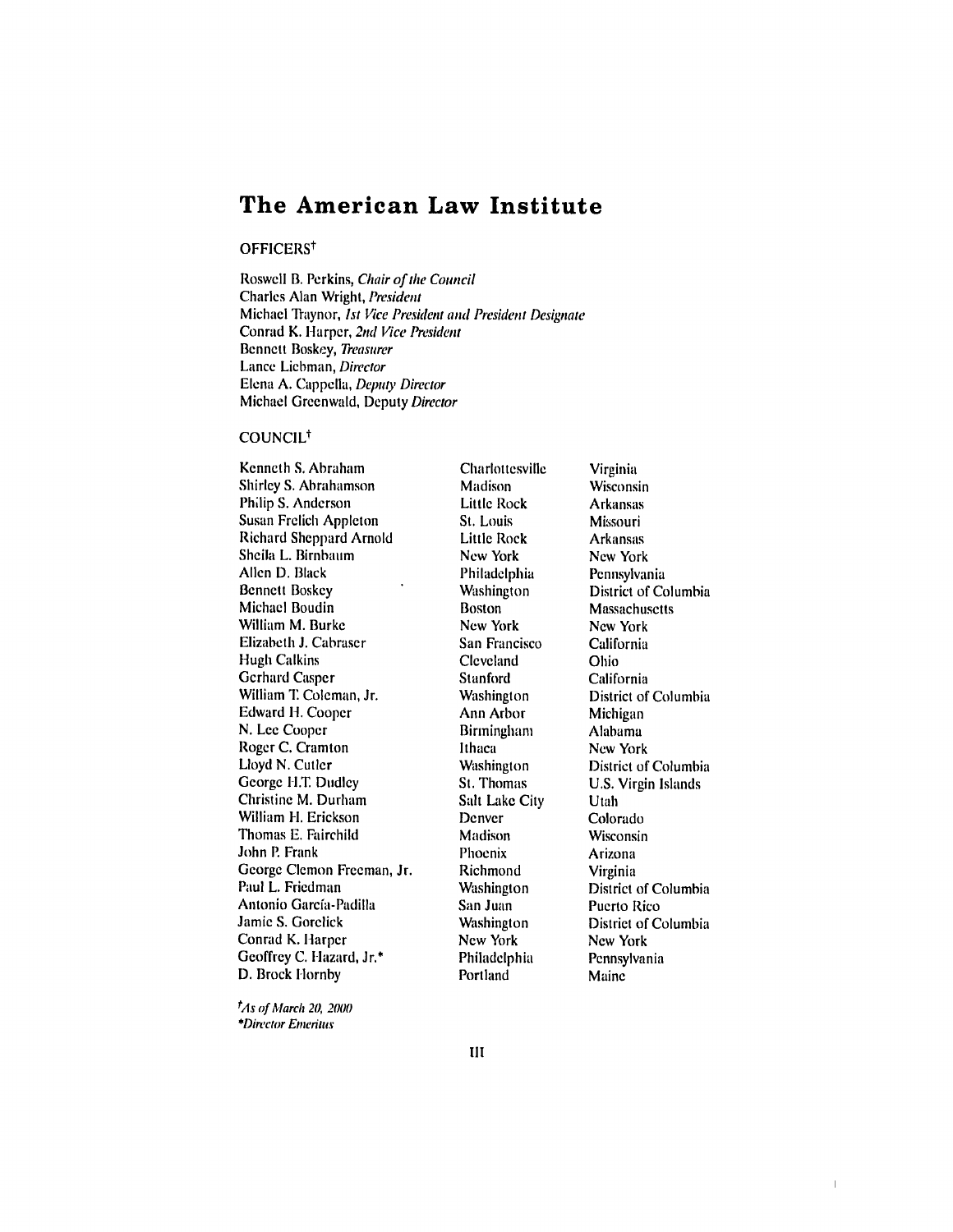# **THE AMERICAN LAW INSTITUTE**

Vester **T.** Hughes, Jr. Dallas Texas Mary Kay Kane San Francisco California<br>
Nicholas deB. Katzenbach Princeton New Jersey Nicholas deB. Katzenbach Herma Hill Kay **Berkeley** California<br>
Carolyn Dineen King Houston Texas **Carolyn Dineen King Thouston**<br> **Carolyn B. Lamm** Washington Pierre N. Leval New York New York New York Betsy Levin Washington District of Columbia I lans A. Linde Salem Oregon Martin Lipton Robert MacCrate New York New York New York Margaret H. Marshall Boston Massachusetts<br>
John W. Martin, Jr. Boca Grande Florida John W. Martin, Jr. Boca Grande Florida John J. McKetta, **Ill** Austin Texas Vincent L. McKusick Portland Maine Daniel J. Meltzer Cambridge Massachusetts Robert H. Mundheim New York New York Roswell B. Perkins New York New York New York **Ellen Ash Peters <b>I I**lartford Connecticut Louis **1-.** Pollak Philadelphia Pennsylvania Roberta C. Ramo Albuquerque New Mexico Ernest J. Sargeant Boston Massachusetts Mary M. Schroeder Phoenix Arizona Sherwin P. Simmons Miami Miami Florida Wm. Reece Smith, Jr. Tampa Florida Robert A. Stein Chicago Illinois John T. Subak Philadelphia Pennsylvania Michael Traynor San Francisco California Bill Wagner Tampa Tampa Patricia M. Wald Washington District of Columbia Elizabeth Warren Cambridge Massachusetts William H. Webster Washington District of Columbia George Whittenburg **Amarillo** Texas Herbert P. Wilkins Boston Massachusetts James H. Wilson, Jr. Atlanta Georgia Charles Alan Wright Austin Texas

Washington District of Columbia<br>
New York New York

Emeritus Council Members

Joseph F. Johnston Hale McCown Lawrence E. Walsh Herbert Wechsler\*

Birmingham Lincoln Oklahoma City New York

Alabama Nebraska Oklahoma New York

 $\overline{\phantom{a}}$ 

*\*Director Emeritus*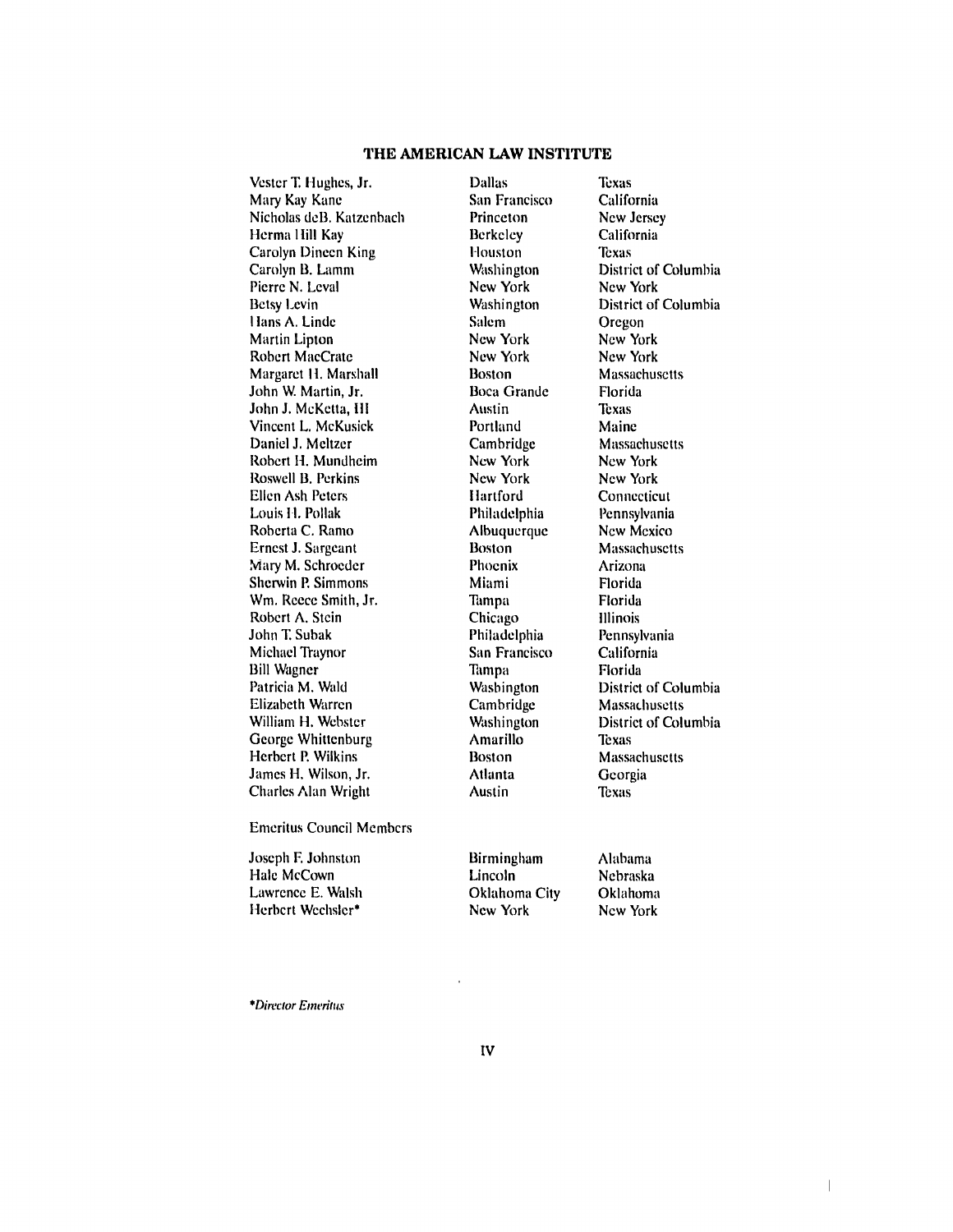#### **REPORTERS**

WILLIAM C. POWERS, JR., The University of Texas School of Law, Austin,

Texas MICHAEL D. GREEN, University of Iowa College of Law, Iowa City, Iowa **ADVISERS** ANDREW T. BERRY, Newark, New Jersey DENNIS R. CONNOLLY, New York, New York [from 19941 EDWARD H. COOPER, University of Michigan Law School, Ann Arbor, Michigan WILLIAM A. DREIER, Somerville, New Jersey; formerly Judge, New Jersey Superior Court, Appellate Division NOEL **FIDEL,** Judge, Arizona Court of Appeals, Phoenix, Arizona WAYNE FISIER, Houston, Texas GEORGE CLEMON FREEMAN, Jr., Richmond, Virginia JAMES A. HENDERSON, Jr., Cornell Law School, Ithaca, New York STEPHEN **J.** HOLTMAN, Cedar Rapids, Iowa MICIhAEL ALEXANDER KAIIN, San Francisco, California MARY KAY KANE, University of California, Hastings College of the Law, San Francisco, California ROBERT E. KEETON, Judge, United States District Court for the District of Massachusetts, Boston, Massachusetts PIERRE **N.** LEVAL, Judge, United States Court of Appeals for the Second Circuit, New York, New York EUGENE F. **LYNCII,** San Francisco, California; formerly Judge, United States District Court for the Northern District of California RICHARD L. REVESZ, New York University School of Law, New Yurk, New York **ANTHONY** Z. ROISMAN, Lyme, New Hampshire GARY T. SCIIWARTZ, University of California at Los Angeles School of Law, Los Angeles, California VICTOR E. SCHWARTZ, Washington, District of Columbia SUSAN Ross STEINGASS, Madison, Wisconsin LARRY S. STEWART, Miami, Florida [from 1998] MICIIAEL TRAYNOR, San Francisco, California BILL WAGNER, Tampa, Florida MALCOLM E. WHEELER, Denver, Colorado RICHARD W. WRIGHT, Chicago-Kent College **of** Law, Illinois Institute of Technology, Chicago, Illinois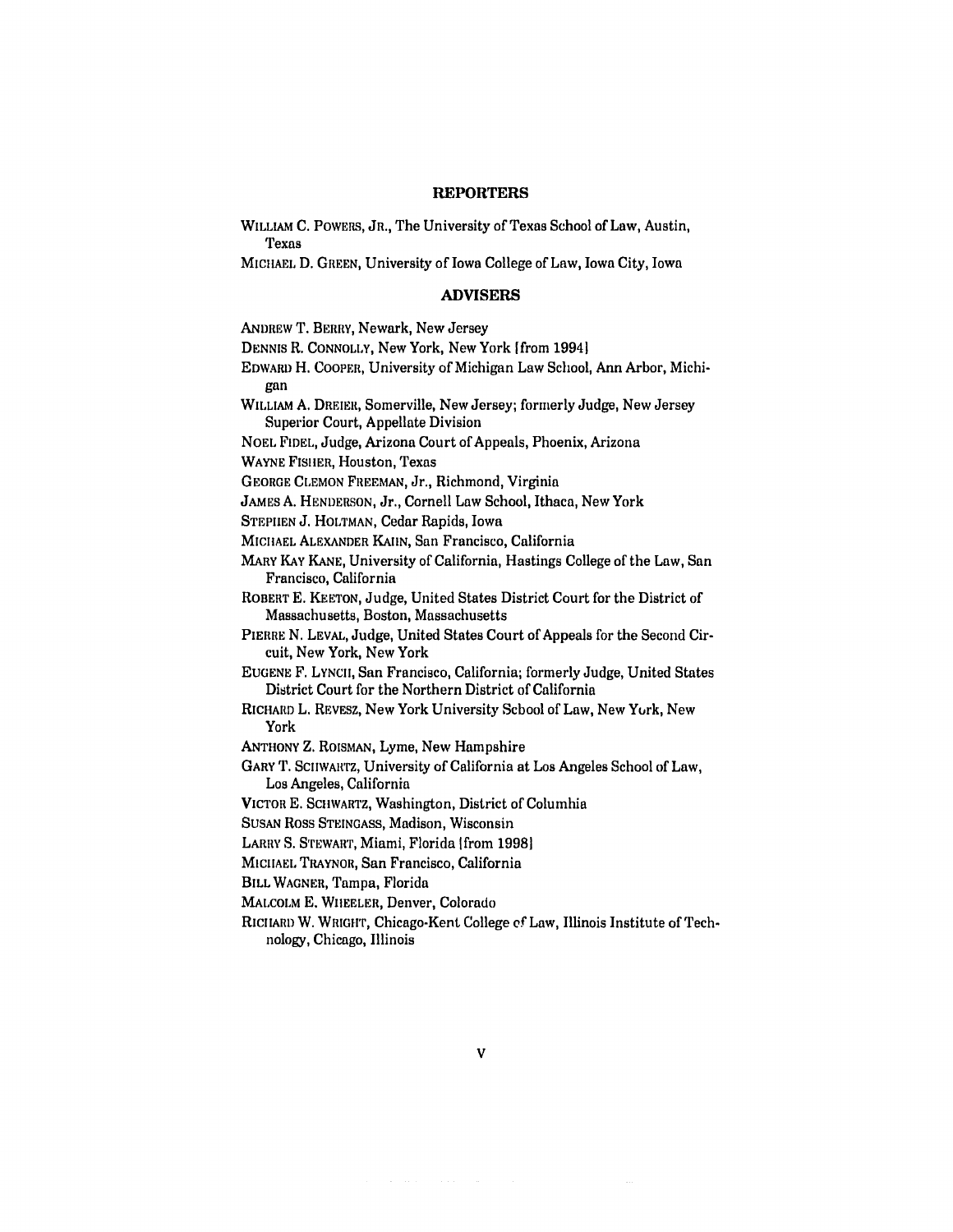# EX **OFFICIOt**

RoSW ELL B. PERKINS, New York, New York *Chair of the Council, The American Law Institute* CHARLES ALAN WRIGHT, Austin, Texas *President, The American Law Institute* \*GEOFFREY **C.** HAZARD, JR., Philadelphia, Pennsylvania *Director, The American Law Institute*

*tAs of May 18, 1999 \*Be(ane* Director *Emeritus* on May **20,** 1999; succeeded as *Director* by Lance Liebman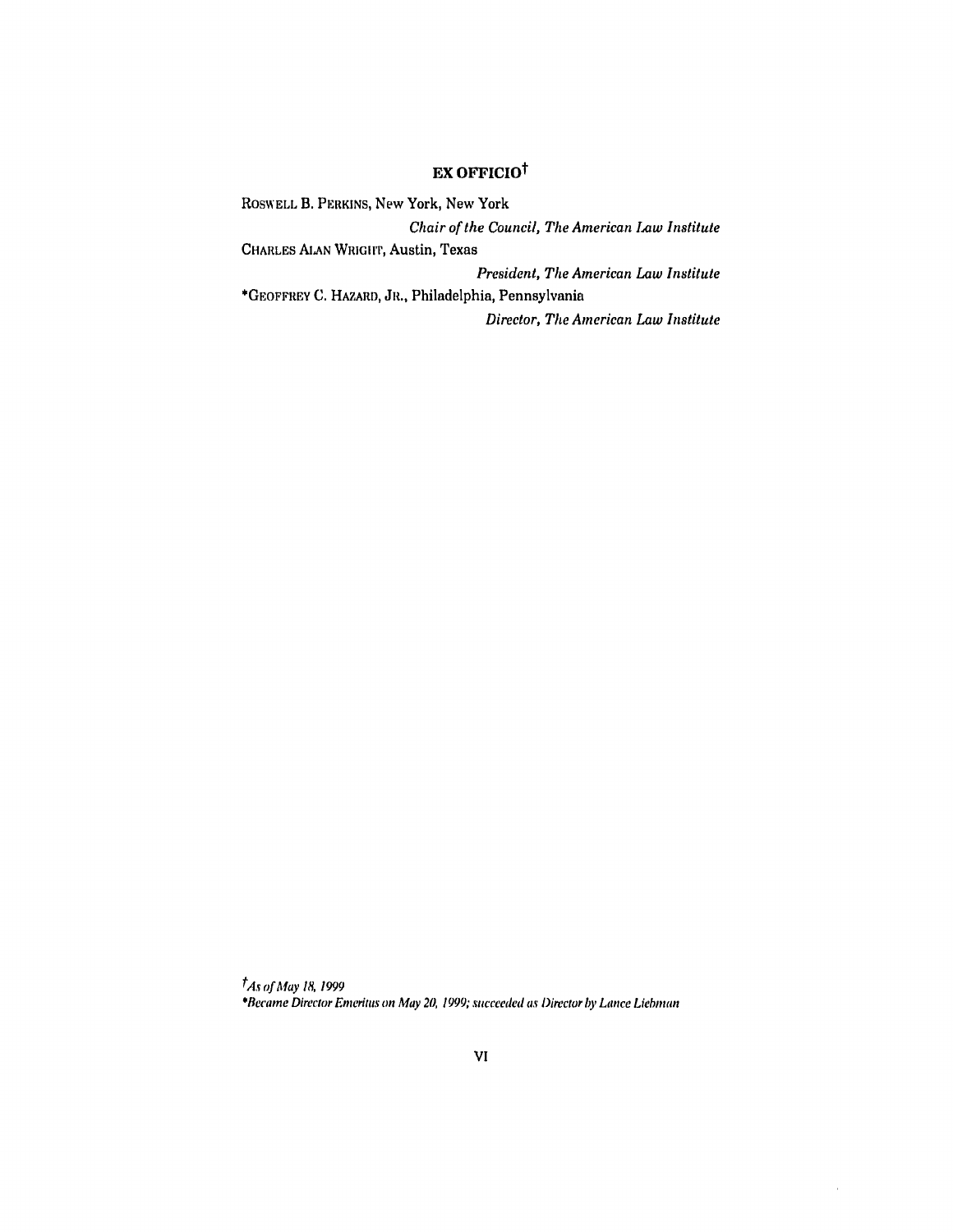### **MEMBERS CONSULTATIVE GROUT** (as of April **1,** 1999)

ROBERT E. AUSTIN, Jr., Leesburg, Florida FREDERICK M. BARON, Dallas, Texas FORTUNATO **1).** BENAVIDES, United States Court of Appeals for the Fifth Circuit, Austin, Texas ROBERT DALE BICKEL, St. Petersburg, Florida BERT BLACK, DALLAS, Texas **ANTHONY J. BOCCHINO, Philadelphia,** Pennsylvania GERALD W. BOSTON, Lansing, Michigan PHILLIP D. BOSTWICK, Washington, D.C. HILDY BOWBEER, St. Paul, Minnesota MYRON J. BROMBERG, Morristown, New Jersey ELIZABETH JOAN CABRASER, San Francisco, California SAMMY CACCIATORE, Melbourne, Florida JORDAN B. CHERRICK, St. Louis, Missouri MICHAEL MARKS COHEN, New York, New York NEIL B. COHEN, Brooklyn, New York ROXANNE B. CONLIN, Des Moines, Iowa **THE** RT. HON. THE LORD COOKE OF TIIORNDON, Wellington, New Zealand ALFRED W. CORTESE, JR., Washington, D.C. M. MICHAEL CRAMER, Rockville, Maryland ROBERT A. CREAMER, Chicago, Illinois ERIC R. CROMARTIE, Dallas, Texas CHRISTOPHER SCOTT D'ANGELO, Philadelphia, Pennsylvania KEITH L. DAVIDSON, Chicago, Illinois ANTHONY E. DIRESTA, Washington, D.C.

JAY DRATLER, JR., Honolulu, Hawaii VICTOR M. EARLE III, New York, New York J. HADLEY EDGAR, Lubbock, Texas NORMAN L. EPSTEIN, California Court of Appeal, Los Angeles, California JEFFREY M. FELDMAN, Anchorage, Alaska STEPHEN F. **FINK,** Dallas, Texas **DAVID A.** FISCIIER, Columbia, Missouri JOHN J. FRANK, St. Louis, Missouri HALEY **J.** FROMHOLZ, Superior Court of California, Los Angeles County, Pasadena, California BRUCE E. GAGNON, Anchorage, Alaska WILLIAM L. GARWOOD, United States Court of Appeals for the Fifth Circuit, Austin, Texas JOHN M. GERRARD, Nebraska Supreme Court, Lincoln, Nebraska JANINE P. GESKE, Wisconsin Supreme Court, Madison, Wisconsin JAMES D. GIIIARDI, Milwaukee, Wisconsin R. NICHOLAS GIMBEL, Philadelphia, Pennsylvania DENNIS E. GLAZER, New York, New York MARTIN GLENN, New York, New York JOSEPH GOLDBERG, Albuquerque, New Mexico MURRAY C. GOLDMAN, Pennsylvania Court of Common Pleas, First Judicial District, Philadelphia, Pennsylvania OSCAR S. GRAY, Baltimore, Maryland RIDGWAY M. HALL, Jr., Washington, D.C.

VII

Aug 18, **1993** 2:17 PM Coor 28x53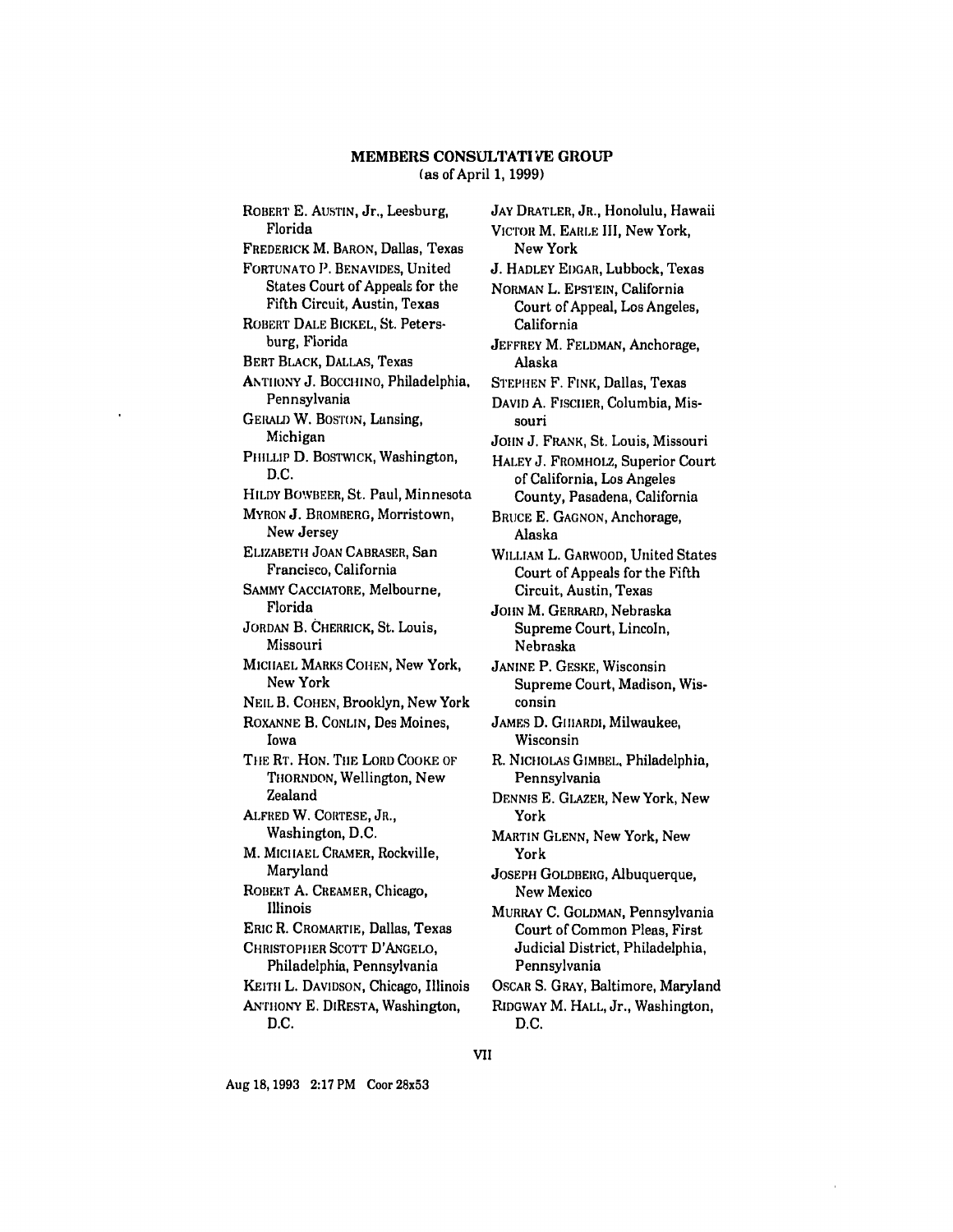### **MEMBERS CONSULTATIVE GROUP**

PHILIP LEE HARRIS, Chicago, Illinois **RICHARD E.V. HARRIS, Piedmont,** California HARRIS L HARTZ, New Mexico Court of Appeals, Albuquerque, New Mexico CIIARLES **A.** HARVEY, JR., Portland, Maine NATILAN L. **HECIIT,** Texas Supreme Court, Austin, Texas I.OGER **C.** HENDERSON, Tucson, Arizona MARIA TANKENSON HODGE, St. Thomas, U.S. Virgin Islands ERIC MILLS HOLMES, Grundy, Virginia ROGER F. HOLMES, Anchorage, Alaska **EDWIN E.** HUDDLESON III, Washington, D.C. MICHAEL JOHN **HUTTER,** JR., Albany, New York RICiARD L. JACOBSON, Washington, D.C. VINCENT R. JOHNSON, San Antonio, Texas PAUL F. JONES, Buffalo, New York SIDNEY K. KANAZAWA, Los Angeles, California JOETTE KATZ, Connecticut Supreme Court, Hartford, Connecticut MARK R. KILLENBECK, Fayetteville, Arkansas **DAVID G.** KLABER, Pittsburgh, Pennsylvania ANDREW R. KLEIN, Birmingham, Alabama MARTIN A. KOTLER, Wilmington, Delaware NOEL **A.** KRAMER, Superior Court of the District of Columbia, Washington, D.C. PETER B KUTNER, Norman, Oklahoma

SYBIL H. LANDAU, New York, New York HOWARD I. **LANGER,** Philadelphia, Pennsylvania MICHELE LANGER, Philadelphia, Pennsylvania RICHARD W. LANGERMAN, Phoenix, Arizona PAUL A. LEBEL, Tallahassee, Florida CIIARLES F. LETTOW, Washington, **D.C.** WILLIAM **G.** LEVI, Kansas City, Missouri VICTOR B. LEVIT, San Francisco, California CARL **D.** LIGGIO, Chicago, Illinois WILLIAM PARKER LIGIITFOOT, Washington, D.C. W. CULLEN MACDONALD, New York, New York DIANE STOAKES MACKEY, Little Rock, Arkansas M. STUART MADDEN, White Plains, New York JOANNE MARTIN, Chicago, Illinois **DAVID** C. McBRIDE, Wilmington, Delaware JAMES T. MCCARTT, Houston, Texas FRANK MCCLELLAN, Philadelphia, Pennsylvania JAMES **C.** MCKAY, JR., Washington, D.C. JOHN J. MCKETTA III, Austin, Texas MARY A. MCLAUGIILIN, Philadelphia, Pennsylvania WILLIAM J. McNICHOLS, Norman, Oklahoma JAMES **E.** MEEKS, Columbus, Ohio **A.** DOUGLAS MELAMED, Washington, D.C. RICHARD **S.** MILLER, Honolulu, Hawaii J. W. MONTGOMERY, **I1,** Pittsburgh, Pennsylvania

IRVIN B. NATHAN, Washington, **D.C.**

**VIII**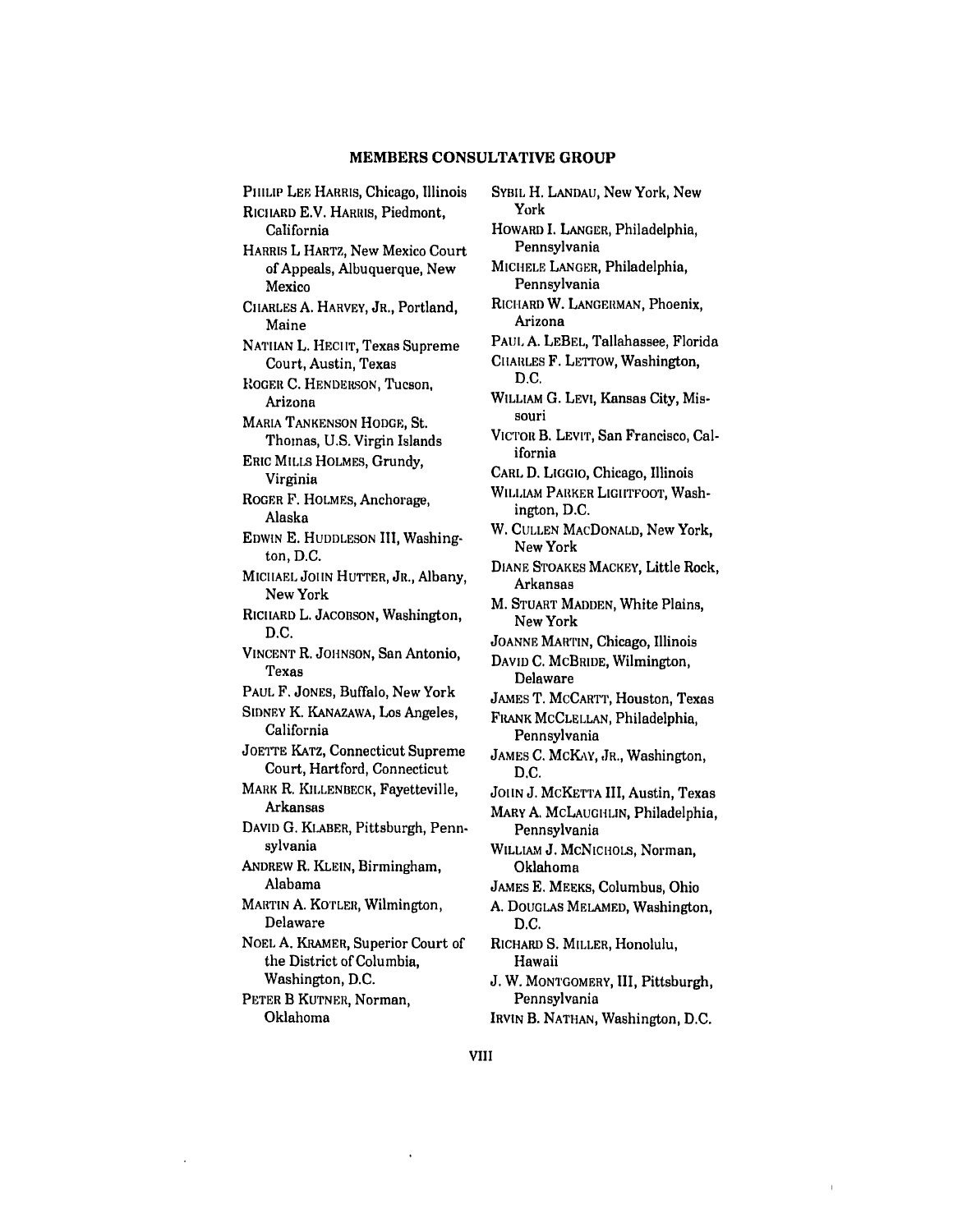### **MEMBERS CONSULTATIVE GROUP**

RICHARD L. NEUMEIER, Boston, Massachusetts FERN **P.** O'BRIAN, Washington, D.C. DAVID ORENTLICHER, Indianapolis, Indiana **DAVID G. OWEN,** Columbia, South Carolina JERRY RICHARD PALMER, Topeka, Kansas RICHARD N. PEARSON, Gainesville, Florida PHILIP G. PETERS, JR., Columbia, Missouri JERRY J. PHILLIPS, Knoxville, Tennessee STEVEN R. PLOTKIN, Louisiana Court of Appeal, Fourth Circuit, New Orleans, Louisiana BERNARD D. REAMS, JR., New Rochelle, New York **JOE** R. REEDER, Washington, D.C. CHARLES L. REISCHEL, Washington, D.C. ALICE **E.** RICHMOND, Boston, Massachusetts **CLIFFORD** A. RIEDERS, Williamsport, Pennsylvania JAMES L. ROBERTSON, Jackson, Mississippi WM. T. ROBINSON III, Covington, Kentucky LEE H. ROSENTHAL, United States District Court for the Southern District of Texas, Houston, Texas THOMAS **D.** ROWE, JR., Durham, North Carolina MICHAEL L. RUSTAD, South Burlington, Vermont PETER M. SAPAROFF, Boston, Massachusetts Lois J. SCHIFFER, Washington, D.C. EDWARD L. SCHRENK, San Antonio, Texas

CARL M. SELINGER, Morgantown, West Virginia MARC M. SELTZER, Los Angeles, California DANIELW. SHUMAN, Dallas, Texas RICHARD A. SILVER, Stamford, Connecticut RONALD SIMON, Washington, D.C. STUART H. **SINGER,** Miami, Florida CHRISTINA **A.** SNYDER, United States District Court for the Central District of California, Los Angeles, California CARL A. SOLANO, Philadelphia, Pennsylvania GUY MILLER STRUVE, New York, New York PATRICK JAMES SULLIVAN, San Diego, California KENT D. SYVERUD, Ann Arbor, Michigan WILLIAM H. THEIS, Milwaukee, Wisconsin GERALD F. TIETZ, Philadelphia, Pennsylvania JOHN M. TOWNSEND, Washington, D.C. WILLIAM A. TRINE, Boulder, Colorado BOWEN H. TUCKER, Chicago, Illinois AARON D. TWERSKI, Brooklyn, New York JOHN FRANKLIN VARGO, Indianapolis, Indiana ROBERT P. WATKINS, Washington, D.C. ROBERT N. WEINER, Washington, D.C. RONALD P. WERTHEIM, Superior Court of the District of Columbia, Washington, D.C. SAMUEL BROWN WITT, III, Arlington, Virginia NICHOLAS **J.** WITTNER, Torrance, California